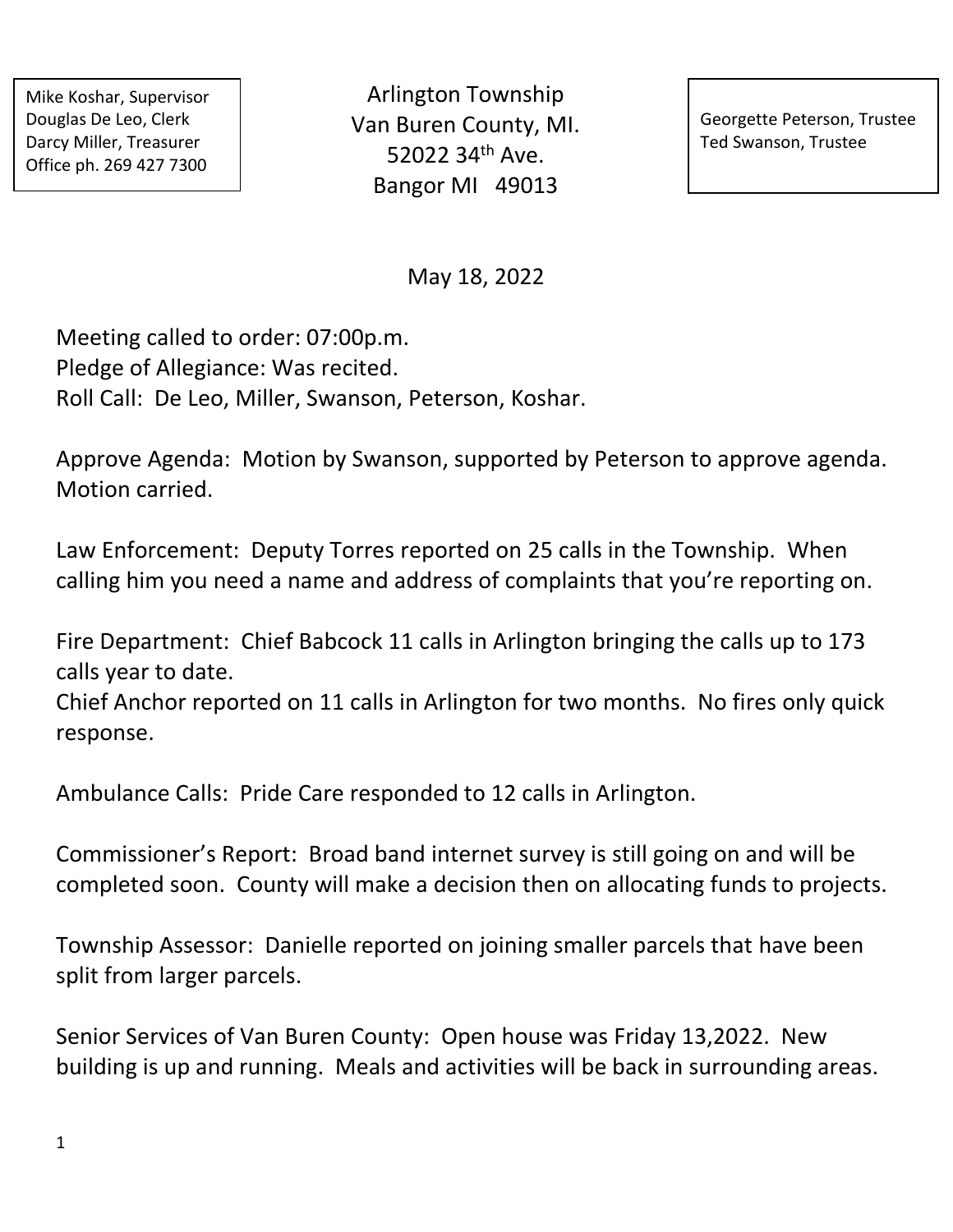Clerk's Report: Bangor School Millage election was held on May 03,2022. Small turn out. Next election will be held on August 2,2022 and will be a State and Federal primary election. We will need about 10/12 election inspectors working in shifts.

Supervisor's Report: As the weather gets hot and dry our gravel roads get dusty. Dust control is scheduled for the second week of June. Arlington will be doing two dust control applications this year at a tremendous expense to township. Consumers Power has upgraded our natural gas meter and our generator will operate now.

Treasurer's Report: Beginning balance May 01, 2022, \$9412.00, Receipts \$41,331.94, Expenditures, \$39,689.29, Ending balance May 18, 2022, \$11,054.67 Motion by Koshar, supported by Peterson to pay expenses and also pay Best Way Disposal Service whose invoice was not received at meeting time. Roll call: De Leo yea, Peterson yea, Miller yea, Swanson yea, Koshar yea.

Public Comment: Attorney representing 50405 LLC was present.

Meeting minutes of April 20, 2022 was approved by a motion from Swanson, supported by Peterson. Motion carried.

Consent Agenda: Motion by Peterson to accept consent agenda with a support from Miller. Motion carried.

New Business: Deputy Torres needs a cell phone that will be split with Bangor Township over cost. The cell phone will be used for township business only. Supervisor will investigate expense with Bangor over cost and package.

2. Black River Botanicals LLC, 28120 CR215 Bangor. Motion by Peterson to approve Planning Commission recommendations of site plan revision. Supported